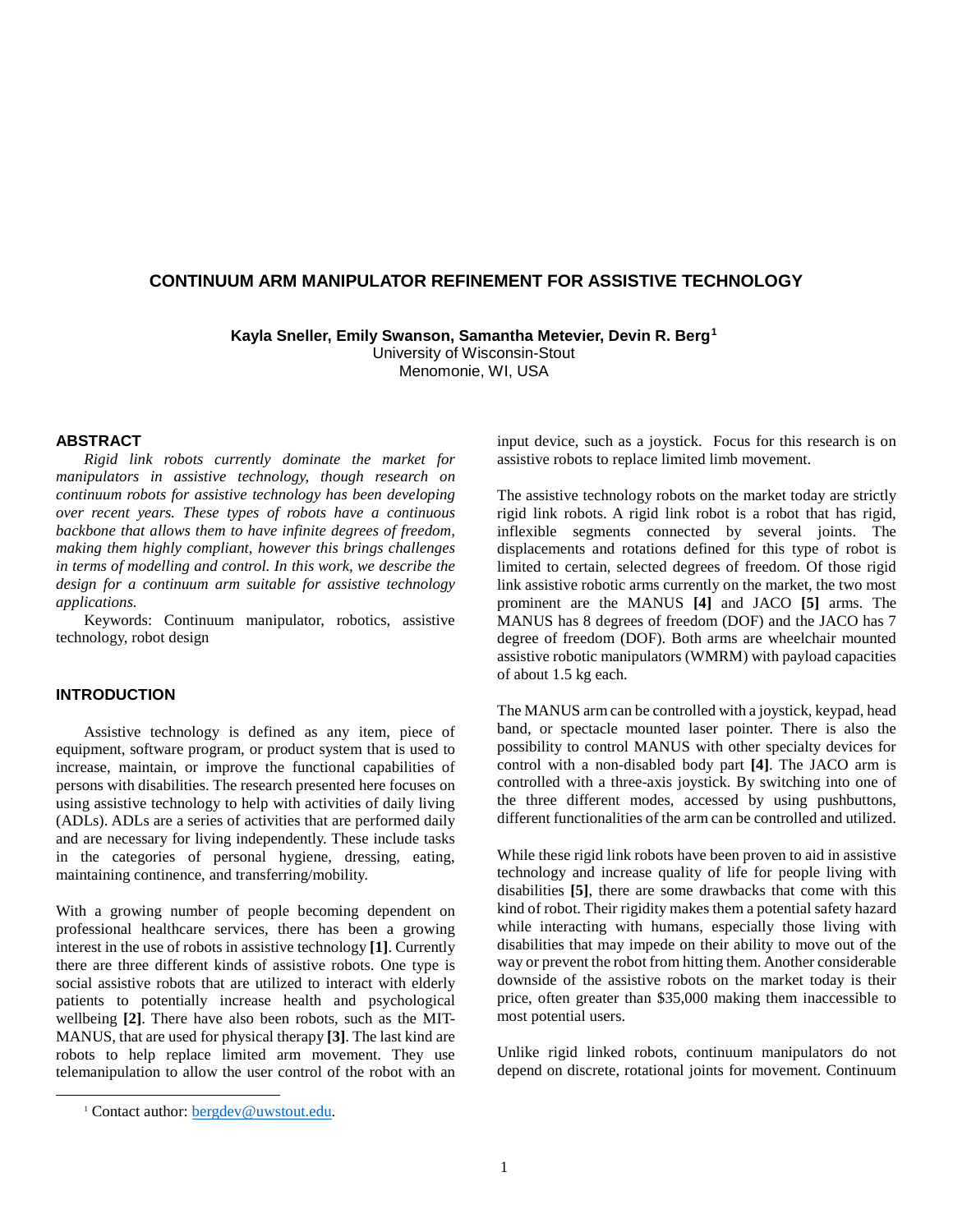robots utilize a continuously flexible backbone that allows them to exhibit infinite degrees of freedom **[6]**. As robot continuity lies on a spectrum, many current research efforts aim to push robotics further towards being fully continuous, while some are developing hybrid type robots, that exhibit a mix of rigid joints and flexible segments **[6]**. Though research in continuum robotics has been limited, multiple papers have described continuum manipulators having infinite-DOF, elastic structure, continuously bending, and lacking rigid links and rotational joints **[7–11]**.

Continuum manipulators are growing in popularity largely because of their inherent flexibility and compliance. These types of manipulators are inspired by elephant trunks, snakes, and octopus tentacles. They theoretically have the ability to maneuver easily in challenging and dynamic environments and can utilize both their end effector and the entirety of their length to wrap around and grasp objects. These qualities have made them a target area for research in applications such as space operations and underwater operations, though they are also well known for their application in the medical field.

While there are many benefits to using continuum manipulators, accurate control and modelling of these types of robots is a difficulty that is often documented **[8–10]**. Piecewise constant curvatures **[12]**, inverse kinematics **[13]**, and various geometric approaches have been used to control and model such manipulators. However, many of these approaches lead to computationally intensive solutions that are not always feasible in real time.

This work presents a modified version of the tendon driven continuum manipulator, Bendy ARM **[14,15]**, shown in Figure 1, which was the first iteration of the device to undergo user testing **[16]**. The new iteration of the robot has modifications to the backbone and base components to improve operation and maintenance of the robot. Limit switches are used for orientation tracking and improved operational abilities. With these modifications to Bendy ARM, this work continues with the objective of creating a low cost, continuum robotic arm for use in assistive technology.

#### **DESIGN**

The previous iteration of the manipulator contained a backbone constructed by two separate low-density polyethylene (LDPE) rods that attached together by a metal coupler at the intersection of the distal and proximal sections. The total length of the backbone was 70.5 cm. The disks in the proximal section had a diameter of 11.4 cm and the distal section disks had a diameter of 7.6 cm. The disks were spaced 7.6 cm apart along the backbone. The tendons that run the length of the arm are made of 50 lb braided fishing line. The base was made of wood and contained two levels. Stepper motors were used to actuate the robot and were contained in the base. Each level contained four motors with the proximal section motors being in the bottom level and the distal section motors were on the top level, rotated by 45 degrees from the bottom motors. The end effector was an electromagnet.



**FIGURE 1:** Bendy ARM functional design. Photograph available under a CC-BY license from [17].

The arm is maneuvered using two joysticks, which control the angle and direction of the manipulator's movement. The robot can be operated with one of three control schemes: Dual-Joystick, Single-Joystick Segmented, and Single-Joystick Compensative, as described in Coulson et al. [**16**].

### **2.1 Mechanical Refinement**

The previous iteration of the robot needed to be modified mechanically to implement more advance and useful controls to help reach and benefit the target users. The LDPE's proximal sections had areas that maintained curvature from plastic deformation. Due to material fatigue, the backbone could no longer support the weight of the arm without the aid of tendons. This negatively impacted ease of driving the robot. Criteria for backbone material selection includes having high elasticity, allowing the rod to bend in the ways needed for robot movement without deformation, and being able to support itself, but also bend with a force that the motors could supply.

One material that matched these criteria is nitinol, a nickel titanium alloy. Nitinol has a super elastic property when placed under strain slightly above the transformation temperature. When under stress, martensite is formed. Once the stress is removed, the martensite turns back into undeformed austenite. This means that the material can undergo high strains without plasticly deforming. However, after testing candidate backbones of nitinol with diameters ranging from 2 mm to 5 mm, no solution was found which could support the loads applied by the motors without permanent deformation due to high localized strains. Therefore, a new LDPE backbone was installed instead,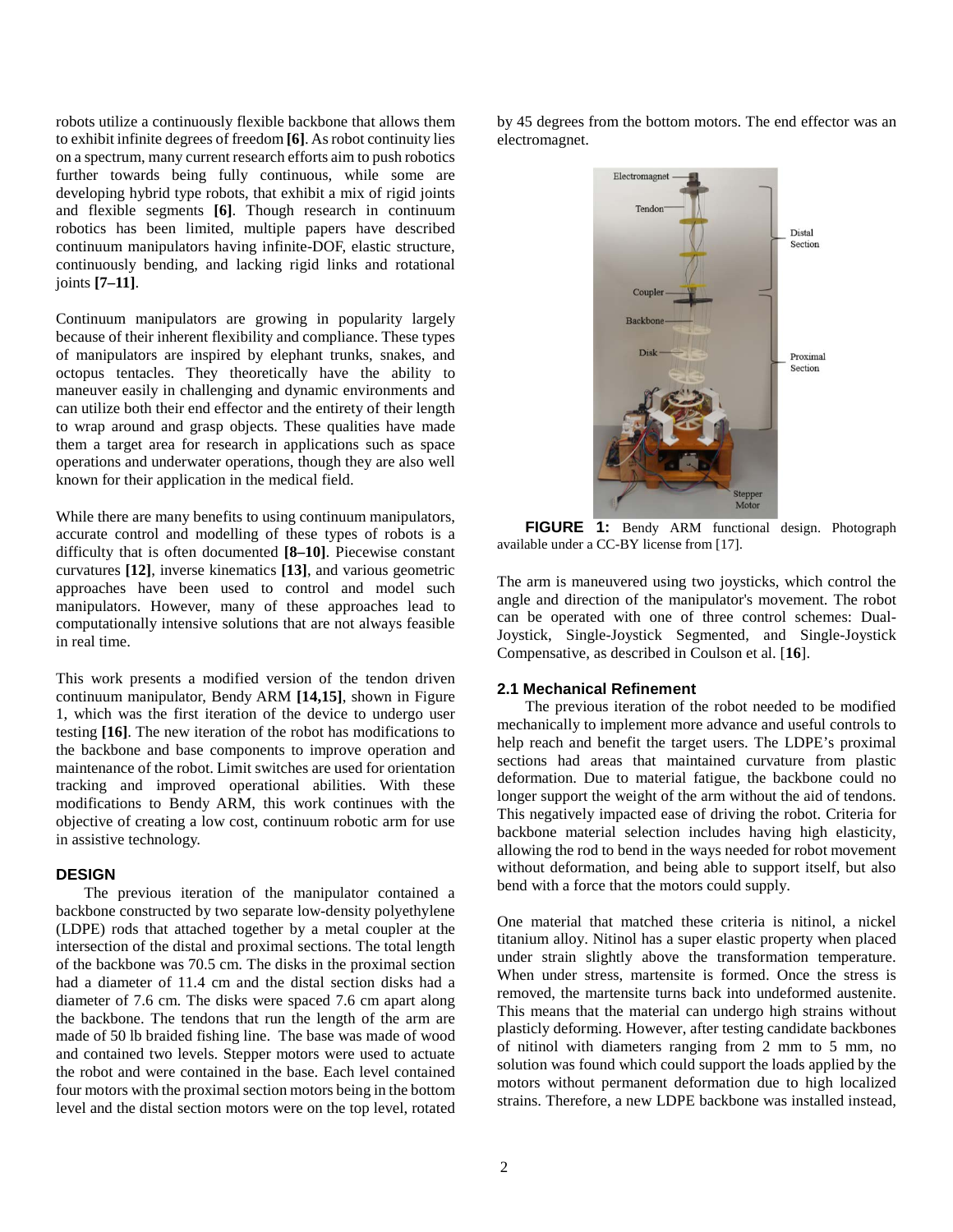highlighting the need for a backbone material less susceptible to material fatigue.

The original base of the robot was made of wood and featured two levels where the motors were mounted. The modified design moved the motors to a single support platform (see Figure 2) to reduce the overall size and weight and to provide greater access to the motors. The base has a square wood bottom that is 25 cm by 25 cm with 4 legs attached. The middle support is made of a 3.1cm diameter rod with a length of 9.7 cm. Wood was also utilized as the material for this design because it was easily accessible and cost effective.



**FIGURE 2:** New base with a more compact design.

#### **2.2 Control Refinement**

Tendon slack became prevalent during operation of the continuum arm, and so hindered general use of the robot by reducing overall control of the manipulator. If the user were to prompt the robot to move forward, it might take several moments for the motors to coil the tendons, and move the robot as planned. Use of the limit switches was expanded from tightening all tendons at the end of the homing function, to keeping track of tendon tautness throughout all types of manual and automatic movement. To compensate for this tendency for slack, motor speeds constantly adjust to keep the tendons tight. The default motor speed is a slow speed. Based on the direction of the motors and communication from limit switches, it was determined that the motor speed would increase if motors are tightening tendons and the corresponding limit switch is open, or speed would decrease if loosening tendons and the limit switch is open. While motors still act in pairs by moving in opposing directions, their rotation counts and individual speeds may now differ from one another.



**FIGURE 3:** Modified Bendy ARM.

### **CONCLUSION**

The modified design shown in Figure 3 is a continuum arm manipulator that is a tendon-driven continuum robot that could be used as an assistive technology device for people living with disabilities. The current research showed that nitinol may not a viable solution for the size of continuum arm that is being designed. Additional opportunities exist if manipulator position can be more precisely monitored, for example, using inertial measurement units. Additionally, the tendon lengths and the Euler angles may also be used to describe the manipulator position. With further research, we believe there is a high potential to utilize continuum robots with automated tasks in assistive technology. Supplemental files including solid models and code can be found in Swanson et al. [**18**].

## **ACKNOWLEDGEMENTS**

This work is supported by the National Science Foundation under Grant No. CNS-1560219. Any opinions, findings, and conclusions or recommendations expressed in this material are those of the authors and do not necessarily reflect the views of the National Science Foundation. We also thank Alex Blenkush, Duane Buntz, John Buss, and Monica Duncan for their assistance.

# **REFERENCES**

- [1] Ansari, Y., Manti, M., Falotico, E., Mollard, Y., Cianchetti, M., and Laschi, C., 2017, "Towards the Development of a Soft Manipulator as an Assistive Robot for Personal Care of Elderly People," International Journal of Advanced Robotic Systems, **14**(2), p. 1729881416687132 [Online]. Available: https://doi.org/10.1177/1729881416687132. [Accessed: 12-Aug-2018].
- [2] Broekens, J., Heerink, M., and Rosendal, H., 2009, "Assistive Social Robots in Elderly Care: A Review,"